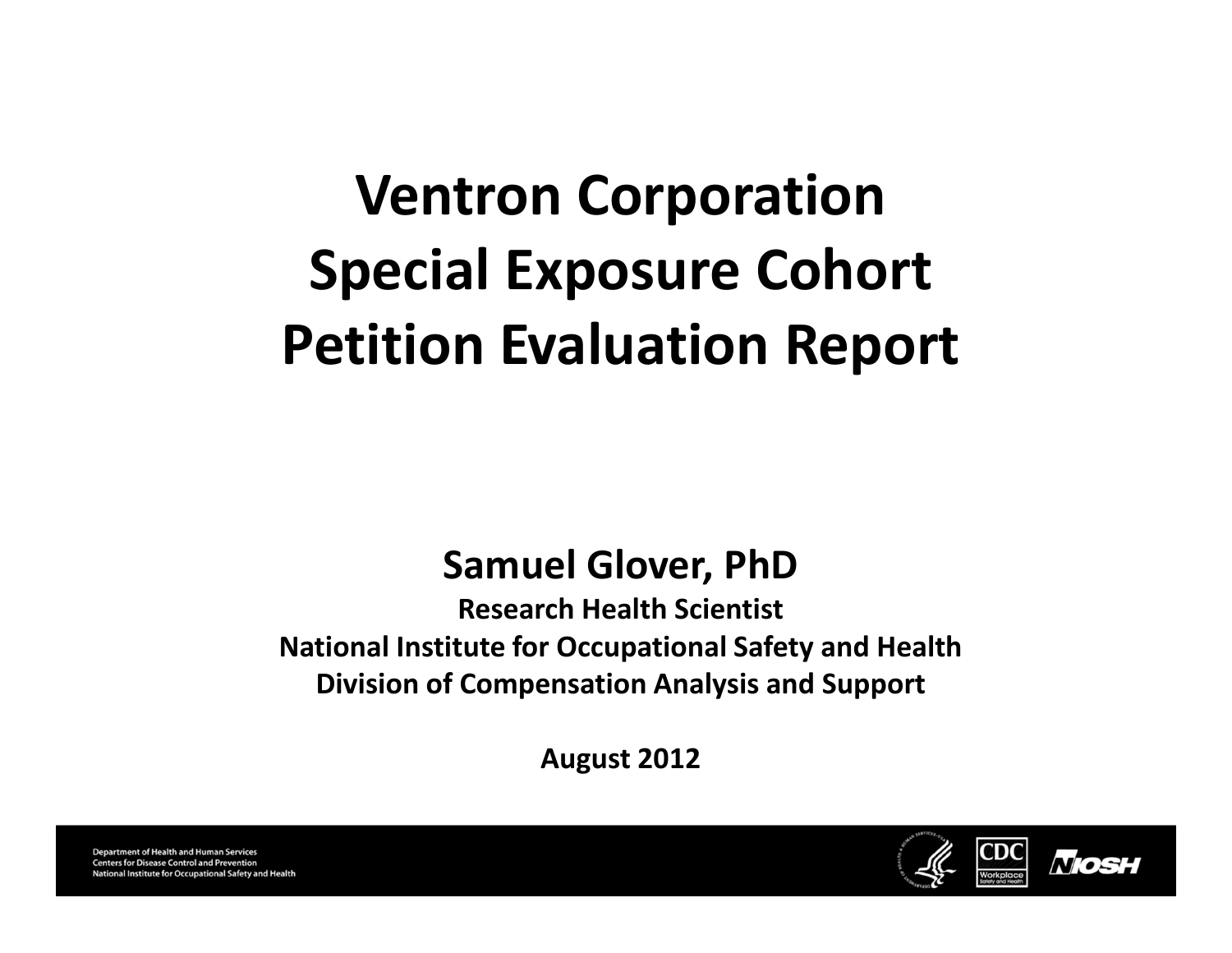## Brief Site Description

- Ventron Corporation (originally Metal Hydrides Corp) is currently listed as an Atomic Weapons Employer for the AEC from 1942 to 1948 with residual radiation period from 1949 to 1985; 1987 to 1995. It is listed as DOE for 1986 and 1996 to 1997 during remediation.
- Principal operations included the conversion of uranium oxide to uranium metal powder and primary facility for the recovery of uranium scrap for the AEC.

**Department of Health and Human Services Centers for Disease Control and Prevention** nal Institute for Occupational Safety and Health

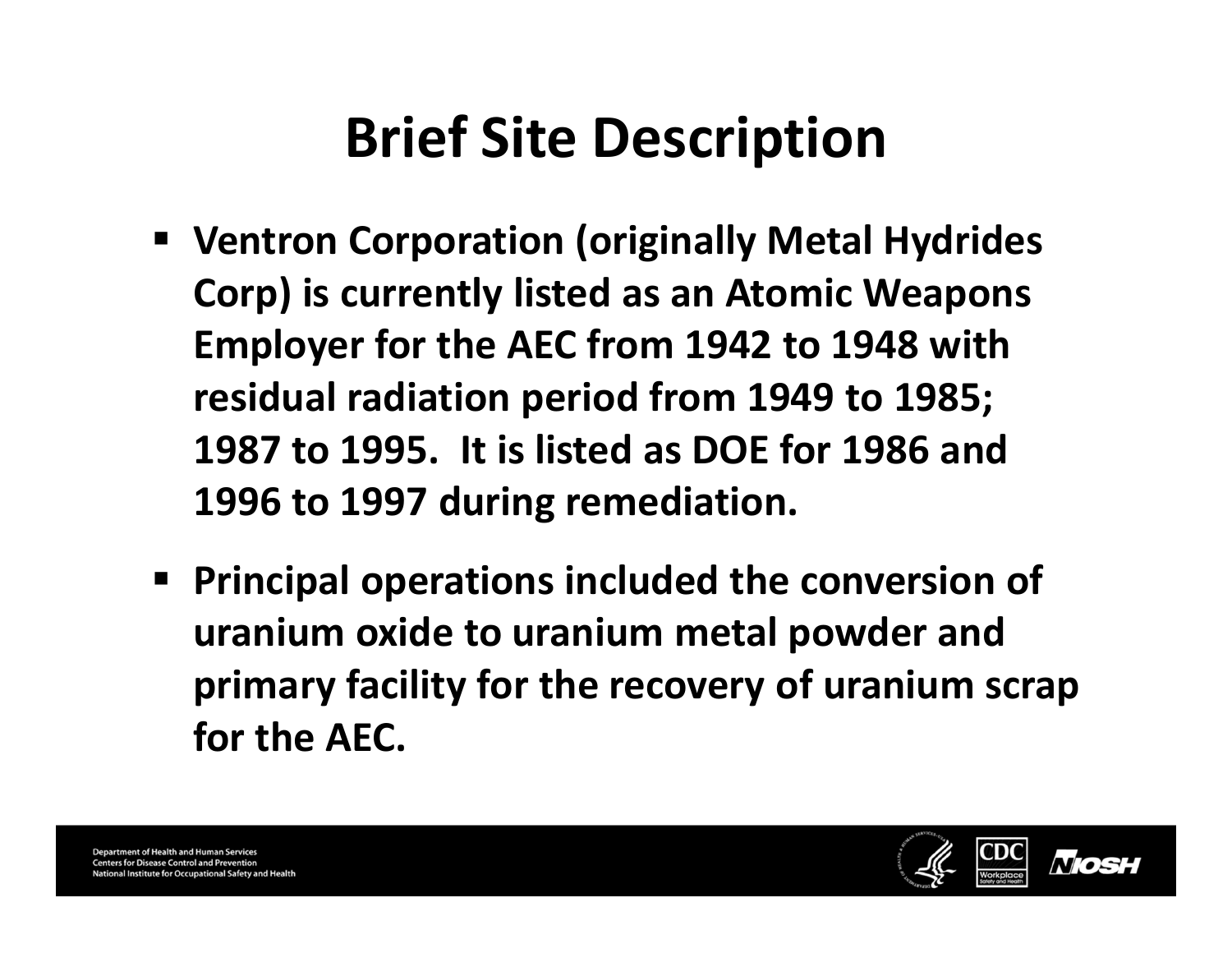# Status of Claims

(Current Cases)

- Total number of claims submitted: 19
- Total number of claims who worked during proposed (SEC): 9
- Total number with a DR (at DOL): 9
- Total number claims with internal or external records: 0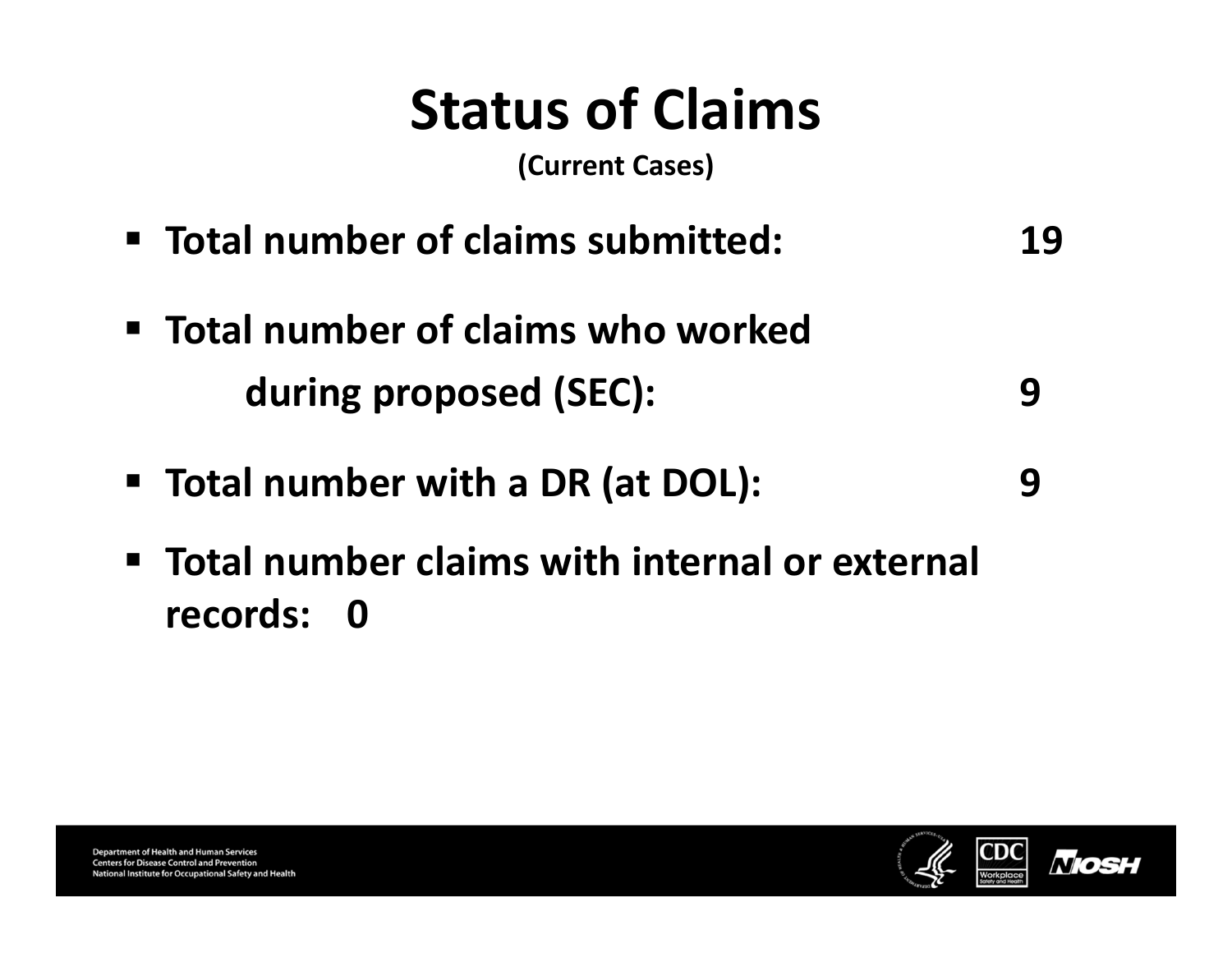### Petition Overview

- Petition SEC 00198 received December 5, 2011
- Petitioner proposed class definition:
	- All metallurgical operators and electric furnace operators who worked at Ventron Corporation in Beverly, Massachusetts from January 1, 1942 to December 31, 1948

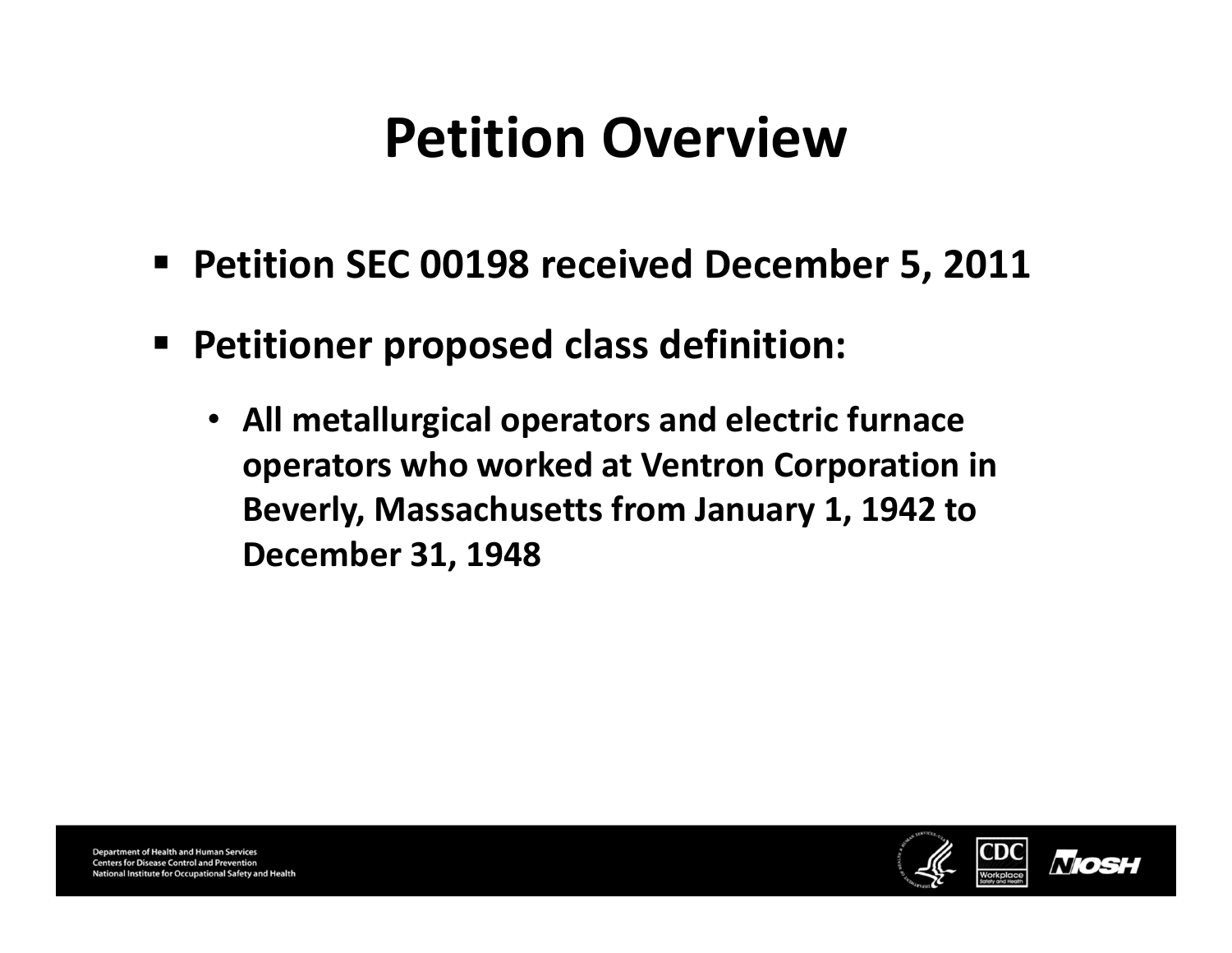## Petition Overview—cont.

- $\blacksquare$  Petition qualified for evaluation on January 20, 2012
	- Employees never monitored
- Class evaluated by NIOSH:
	- All Atomic Weapons Employees who worked at Ventron Corporation site in Beverly, Massachusetts, from August 13, 1942 through December 31, 1948

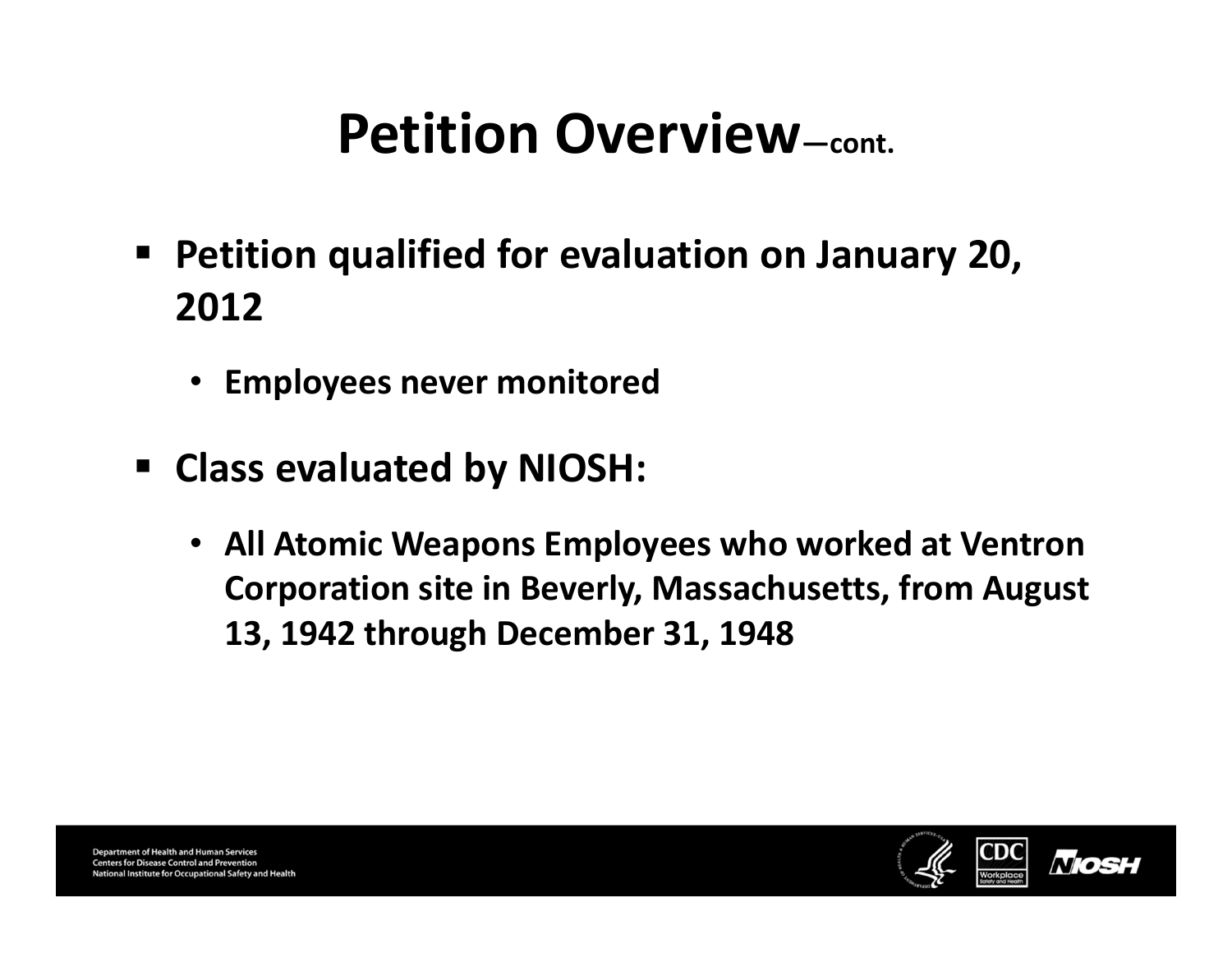# Background

- The Ventron site is located in Beverly, Massachusetts and occupies 3 acres on Massachusetts Bay, at the confluence of the Bass and Danvers rivers. The property is bordered by Congress Street on the north, the Boston and Maine Railroad on the east, the Bass River on the west, and the Danvers River on the south.
- The site was originally developed to produce metal for the Office of Scientific Research and Development (December 31, 1941 to November 1, 1942).

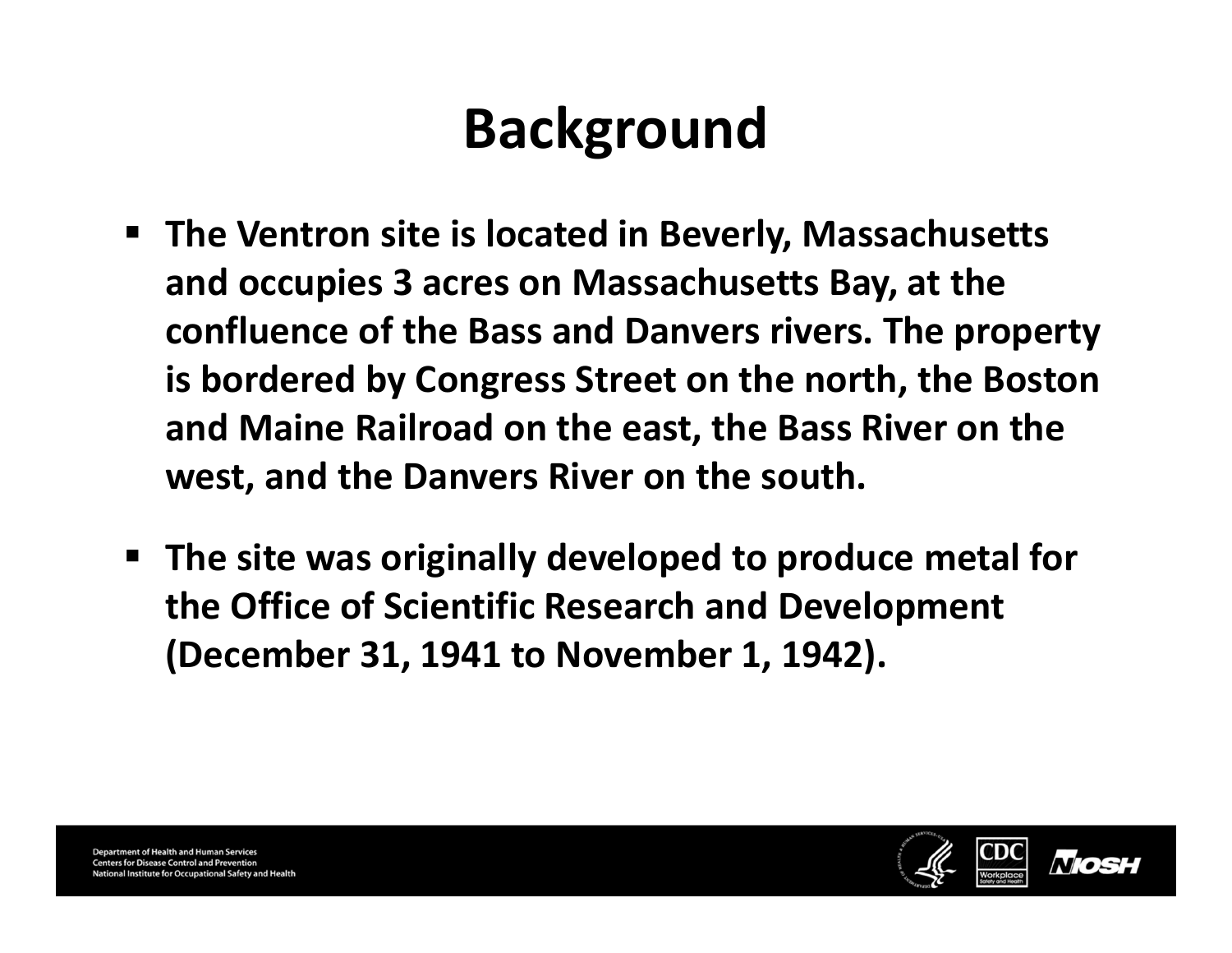- 7,460 lbs of metal produced under this initial contract with the OSRD.
- $\blacksquare$  Manhatten Engineer District (MED) took over the OSRD contract in November 1942.
- • Metal production from ores and oxides ceased on September 1, 1943.
	- Metal was used for the first reactor, CP1
- • Foundry was used to re-cast scrap metal and remaining equipment to be maintained in stand-by mode.
- Ventron was the principal scrap recovery facility for the MED during this early time period.

**Department of Health and Human Services Centers for Disease Control and Prevention** onal Institute for Occupational Safety and Health

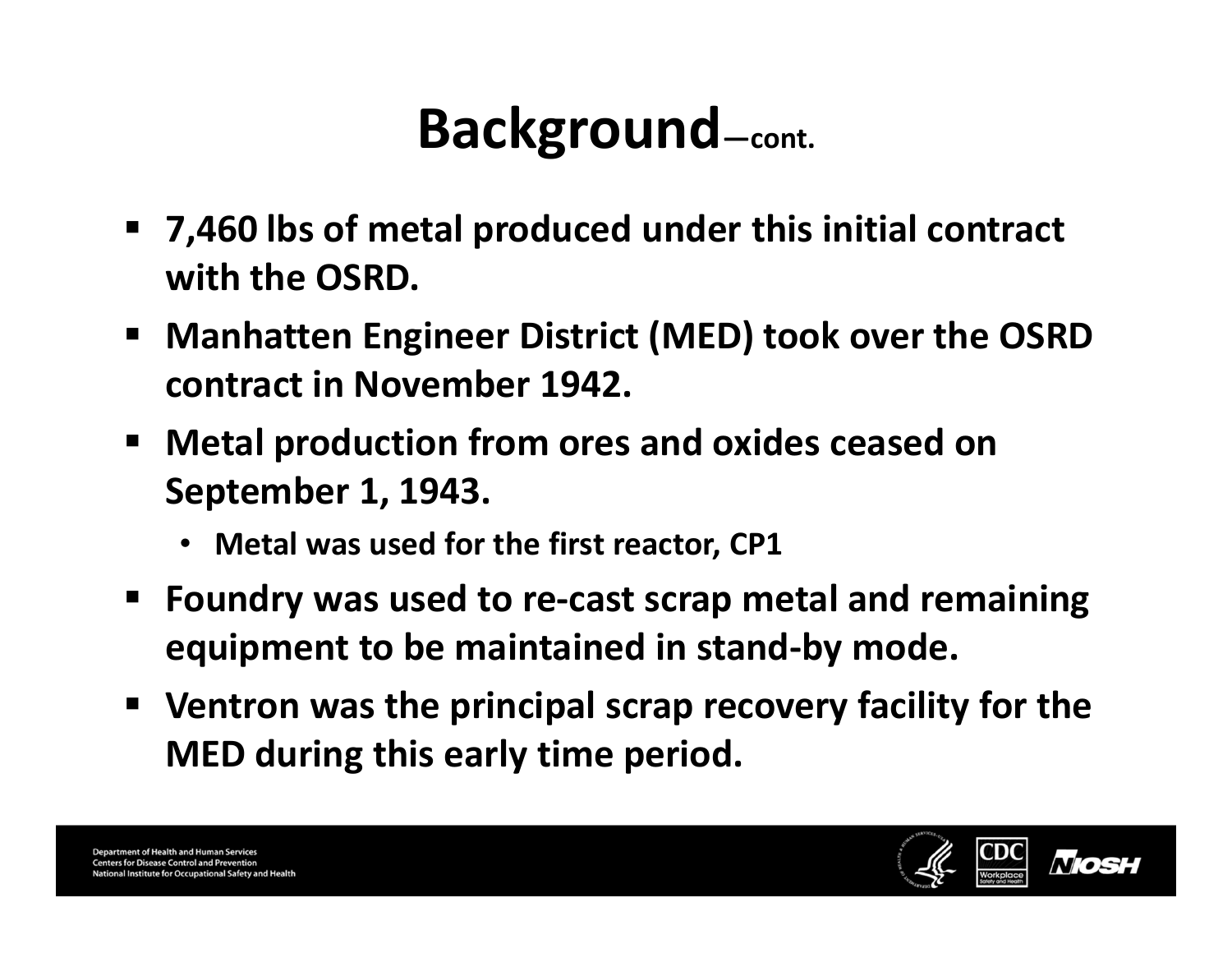- Scrap re-casting contract expired on December 31, 1947.
	- Following this date, all scrap was sent to Hanford for recasting.
- June 1947 contract called for the development of a controllable source of neutrons
	- Used 100 pounds of high-grade pitchblende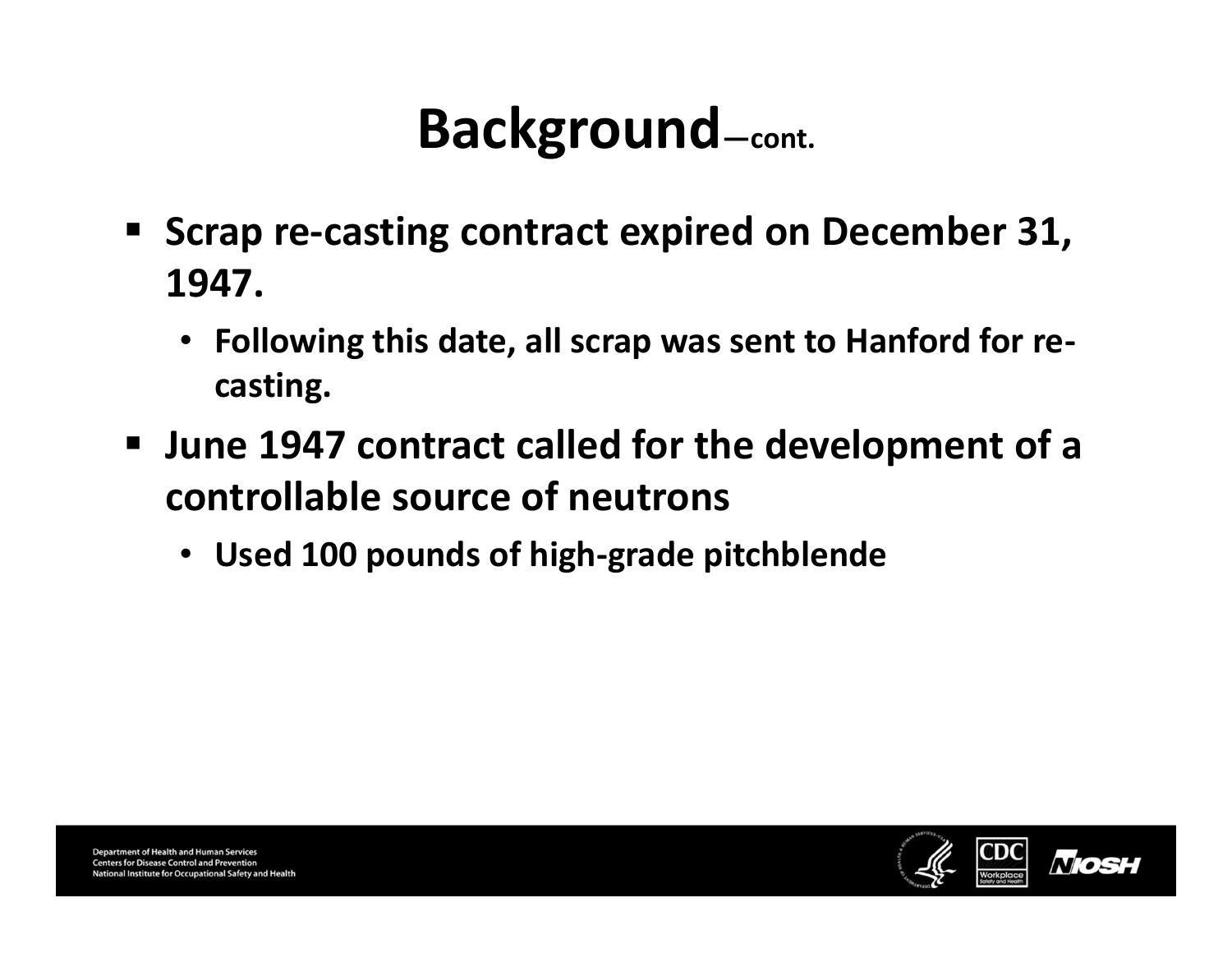- • Refinery Operations:
	- November 1, 1942 September 1, 1943
	- Estimated workforce of around 107 individuals, plant-wide
	- Production rate topped out at about 350 lbs of metal per day on a three shift schedule
- • Scrap Casting Operations:
	- September 1, 1943 December 31, 1947
	- Project employed 16 individuals
	- Production rate of 3,000 3,200 pounds of material per day
	- Rate reduced to 1,800 pounds per day in April 1947



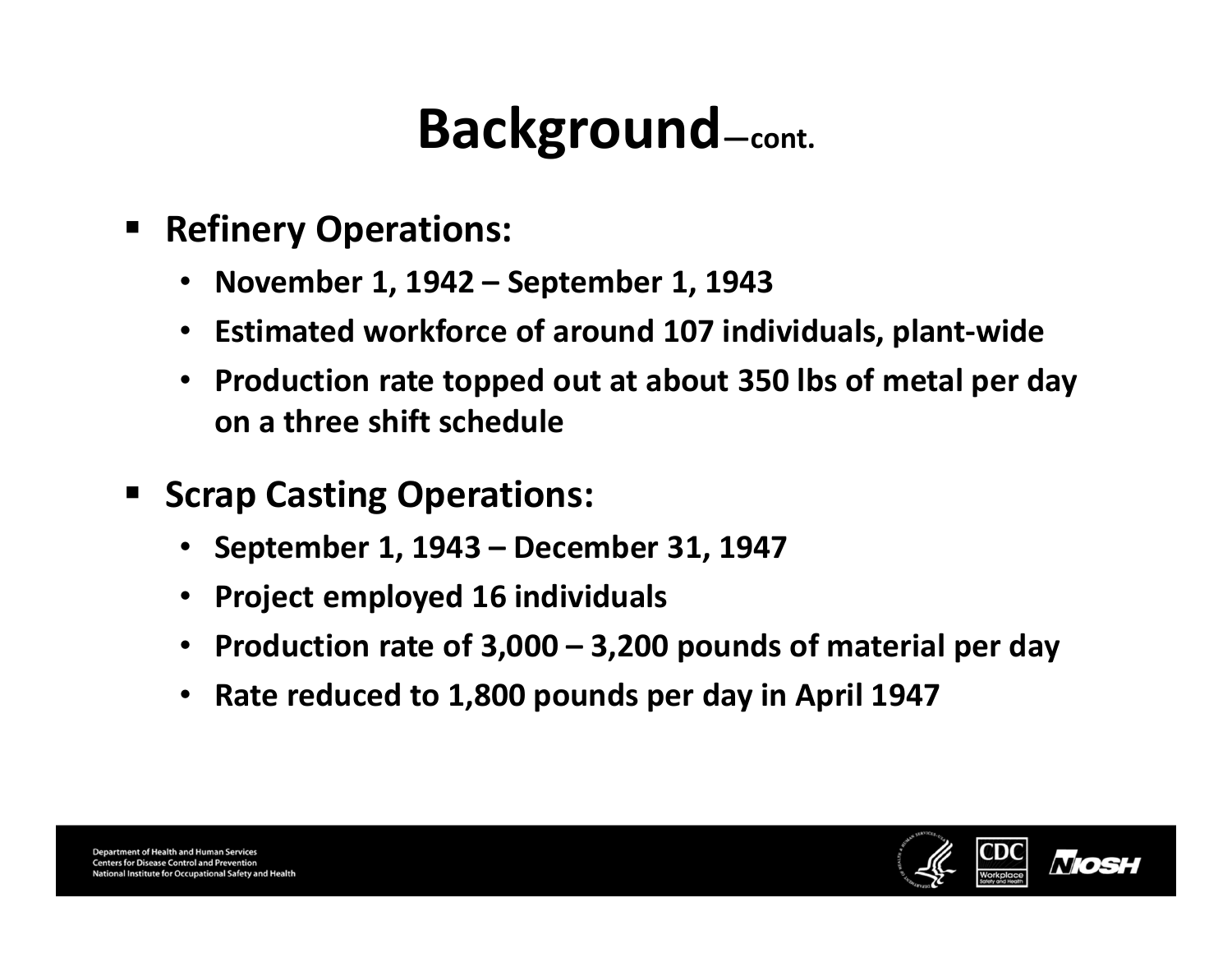- Three primary facilities:
	- Building A/A-1 (conjoined structures) contained furnaces, kilns, leaching equipment and machine shop
		- —Uranium activities were not separated from other activities in the building
	- Foundry and machine shop
		- —Wooden structure South of Building A
		- —Demolished sometime between 1948 and 1950

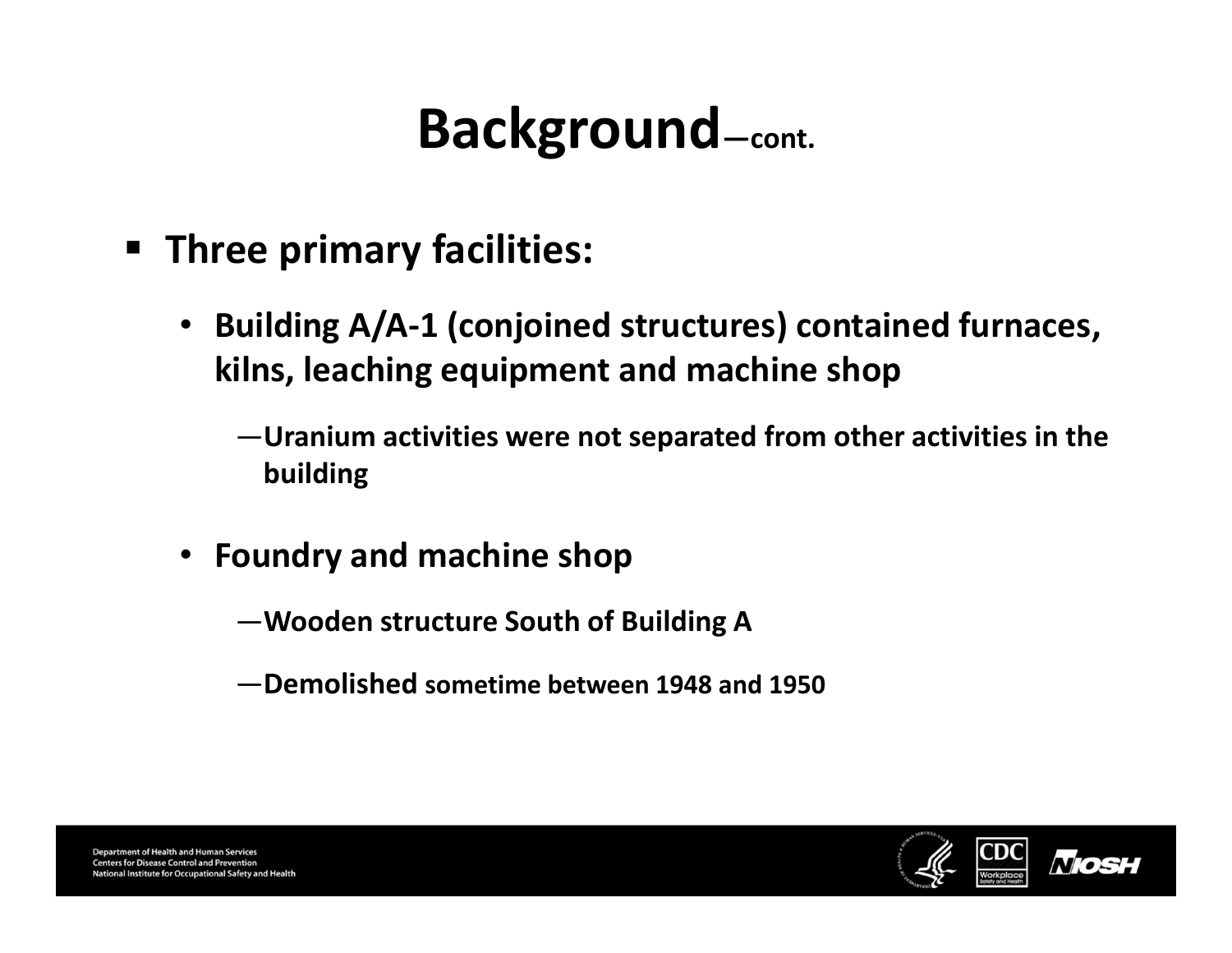# Sources of Exposure

- Processing of black ore (later brown oxide) by calcium hydride process
	- Potential for radium contamination from black ore use
- Production of uranium metal and oxide
- Later melting and re-casting of scrap uranium metal

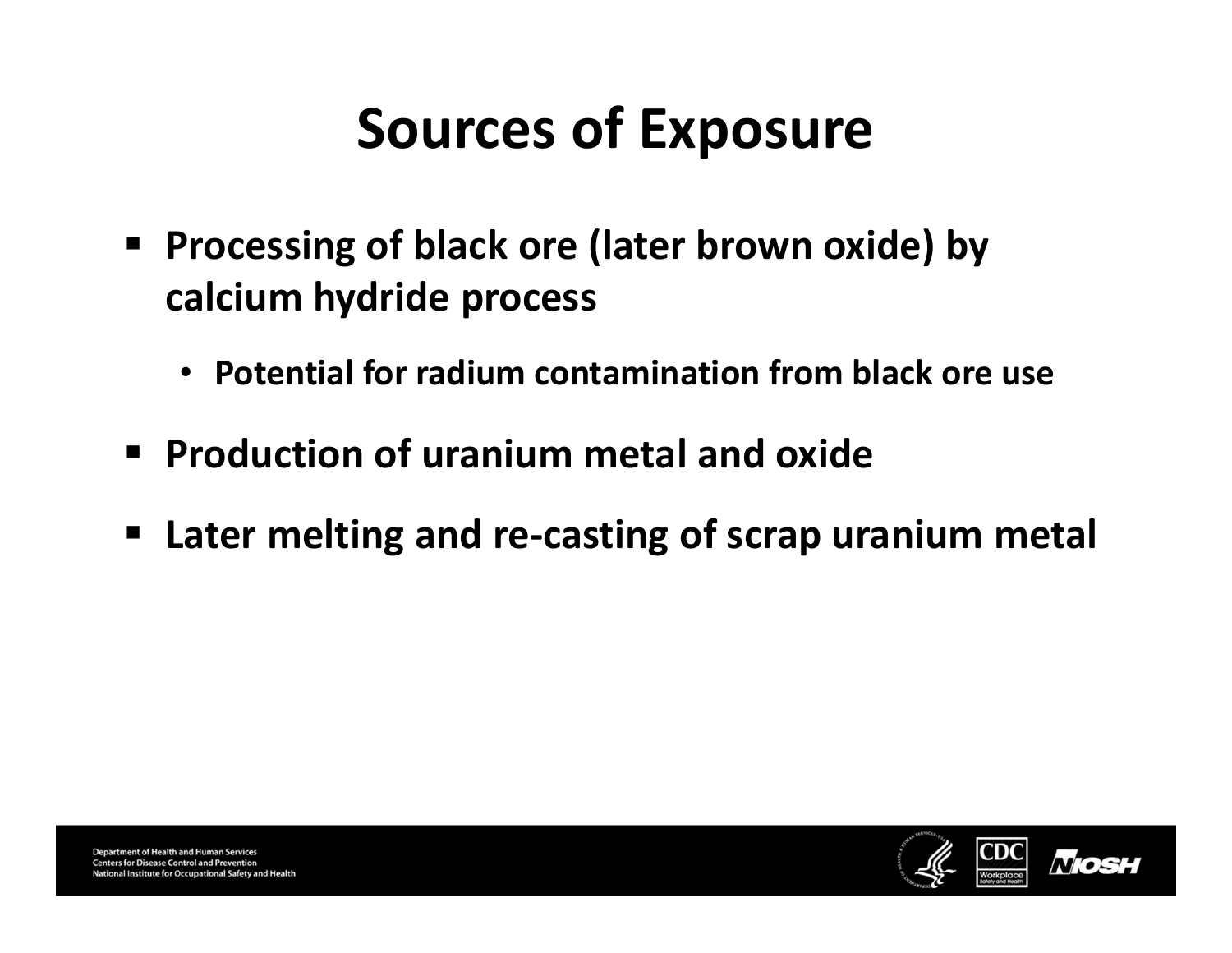## Sources of Exposure—cont.

- No discreet incidents involving high-levels of radiation
- Spontaneous fires from uranium oxidation were routine
	- Ignition of powder as it was being hand-scooped into tins
	- Material was thrown outside and allowed to burn
	- Spontaneous ignition of metal left in leaching liquid discharged to outside settling basin – happened once every few weeks

**Department of Health and Human Services Centers for Disease Control and Prevention** nal Institute for Occupational Safety and Health

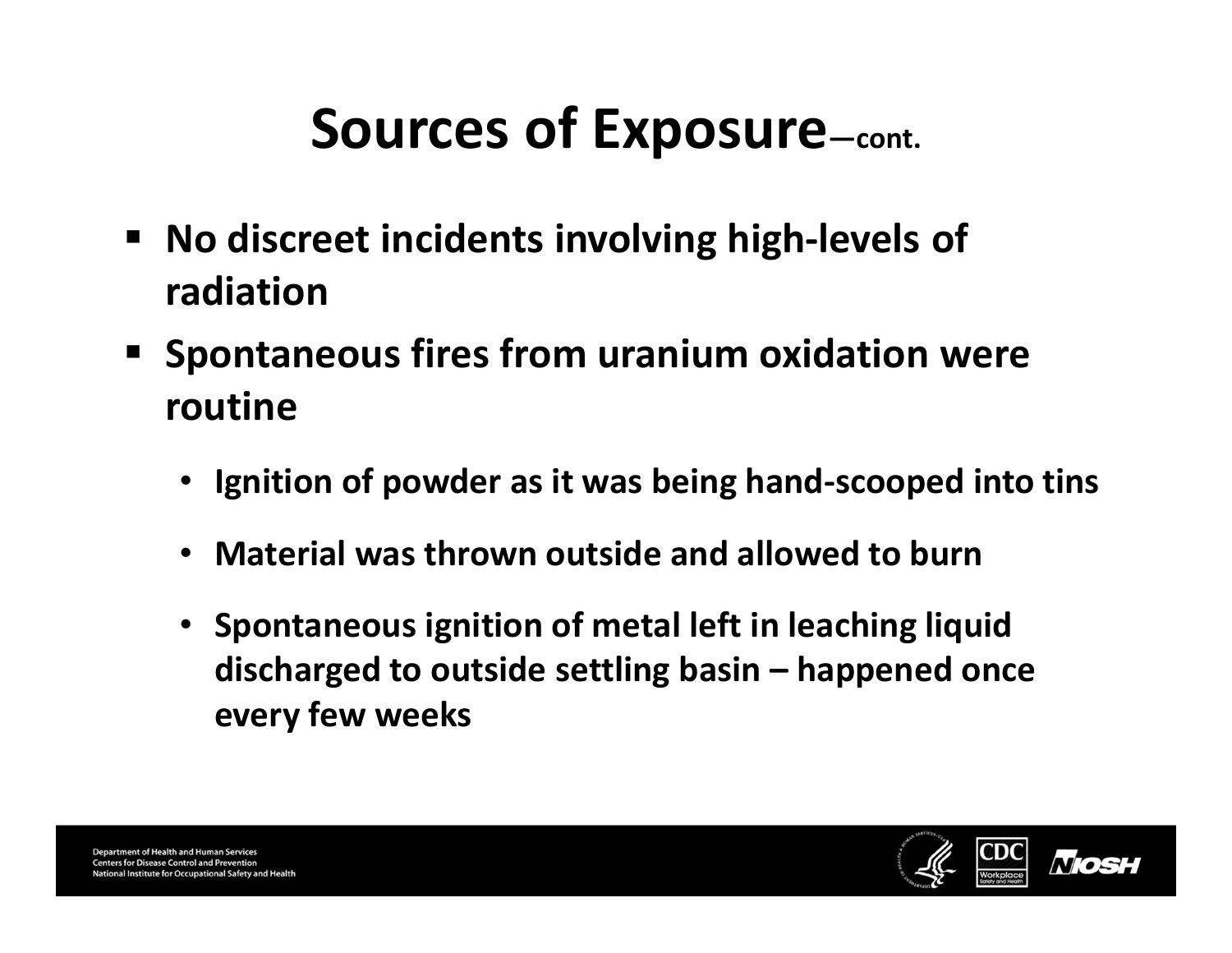# External Monitoring Programs and Data Availability

- •No evidence that a routine monitoring program existed
- • Direct surveys June 1944 (listed as Gamma and Beta/Gamma)
	- 3 measurements of outside stockpiled materials June 1944
	- 3 measurements in working areas June 1944
	- 2 additional measurements of stockpiled materials in June/July 1945
- • Direct surveys December 1947 /January 1948 (Gamma; Beta/Gamma; Alpha)
	- 24 measurements conducted around Ventron
		- Wide spread contamination evident
	- 25 additional measurements contducted in January after the removal of some of the equipment had occurred

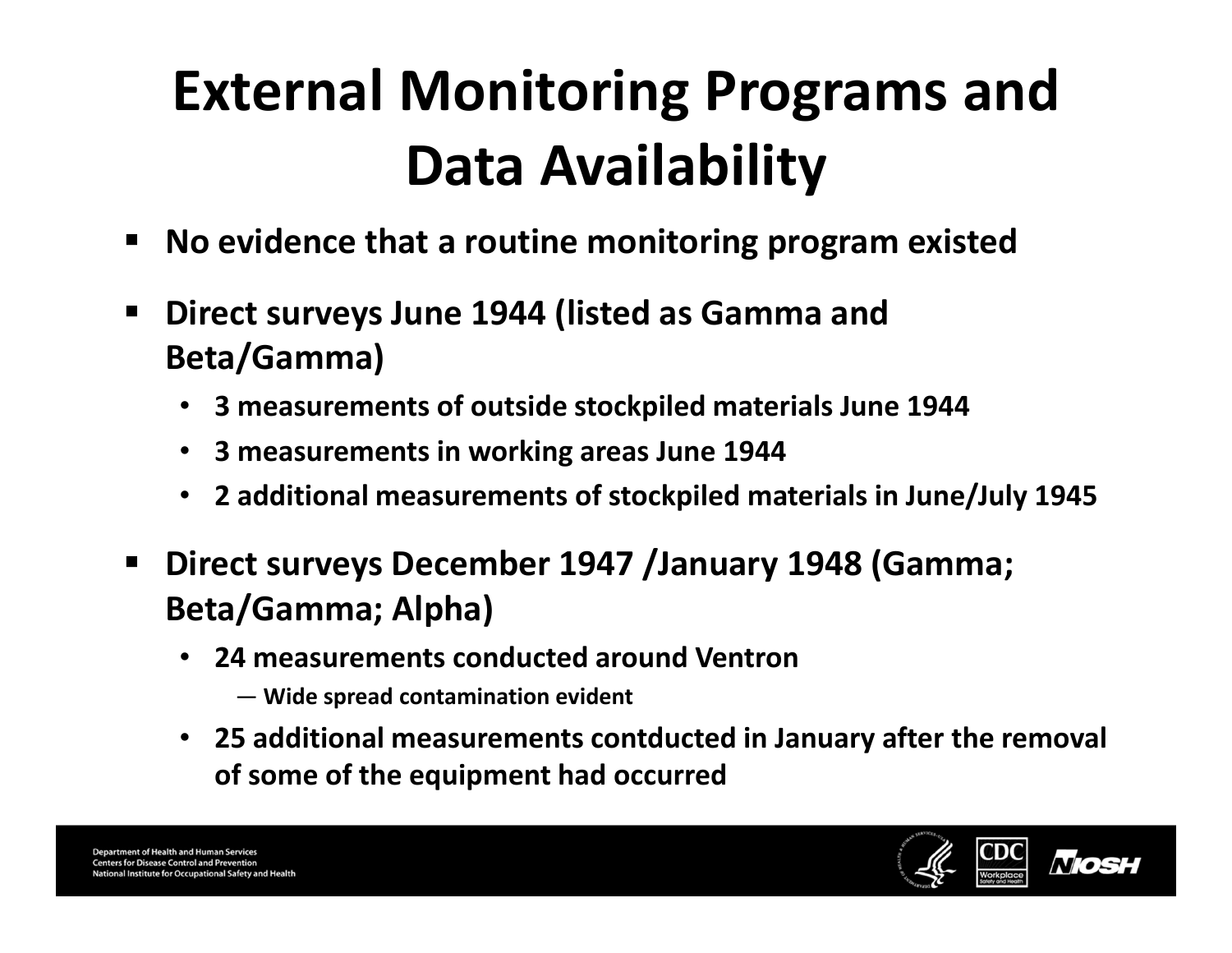# External Dose Monitoring Programs and Data Availability—cont.

- December 19, 1947
	- 25 measurements taken
- January 13, 1948
	- 24 measurements taken
- Most of the process equipment had been removed before these surveys

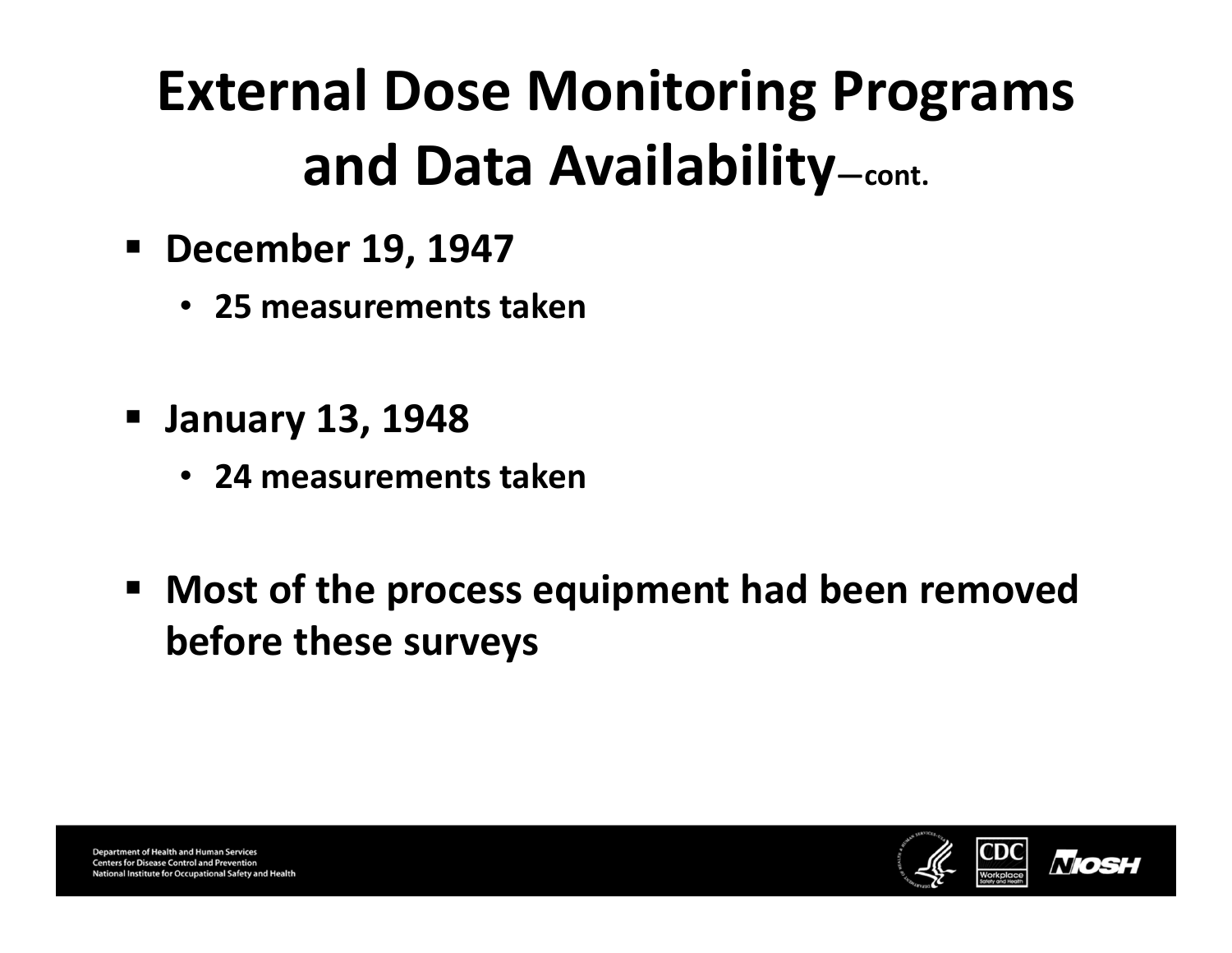# Internal Dose Monitoring Programs and Data Availability

- No routine air monitoring, uranium urinalysis, or radon monitoring program
- Bioassay results for one individual in June 1945 and again over a 4-day span in August 1945
	- Requested as a result of observed significant weight loss in that individual
- Air samples
	- March 5, 1943: 12 Samples taken
	- June 15, 1944: 4 Samples taken

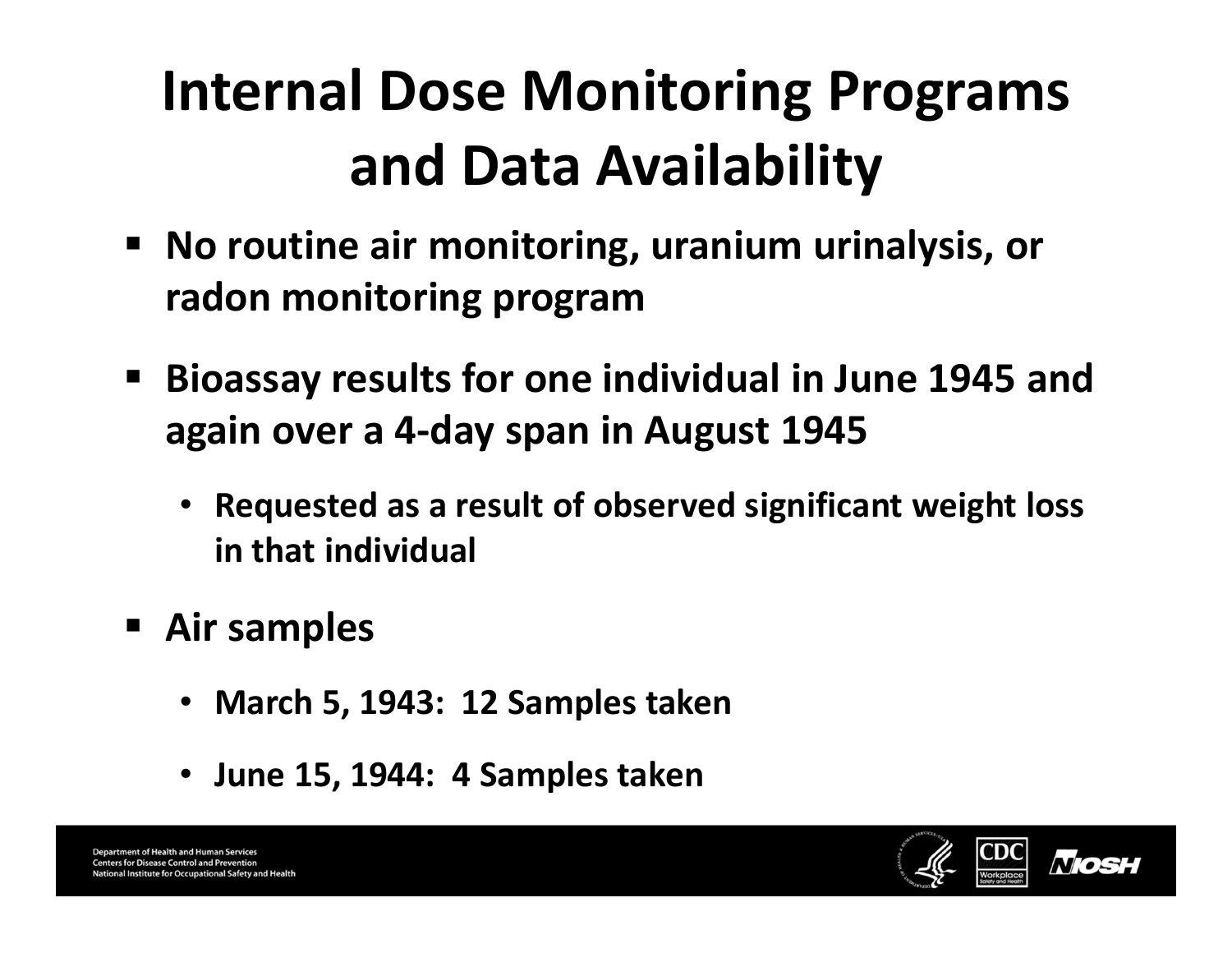## Other Results

- 1943 assay by MED discovered the soil at the site was contaminated.
	- • Soil contained between 0.1 and 79 percent uranium oxide
	- • 120,000 pounds of soil were removed in 1944 and shipped to DuPont for uranium recovery
- NIOSH has further information that thoriated tungsten filaments were produced from thorium powder but complete details are sparse.

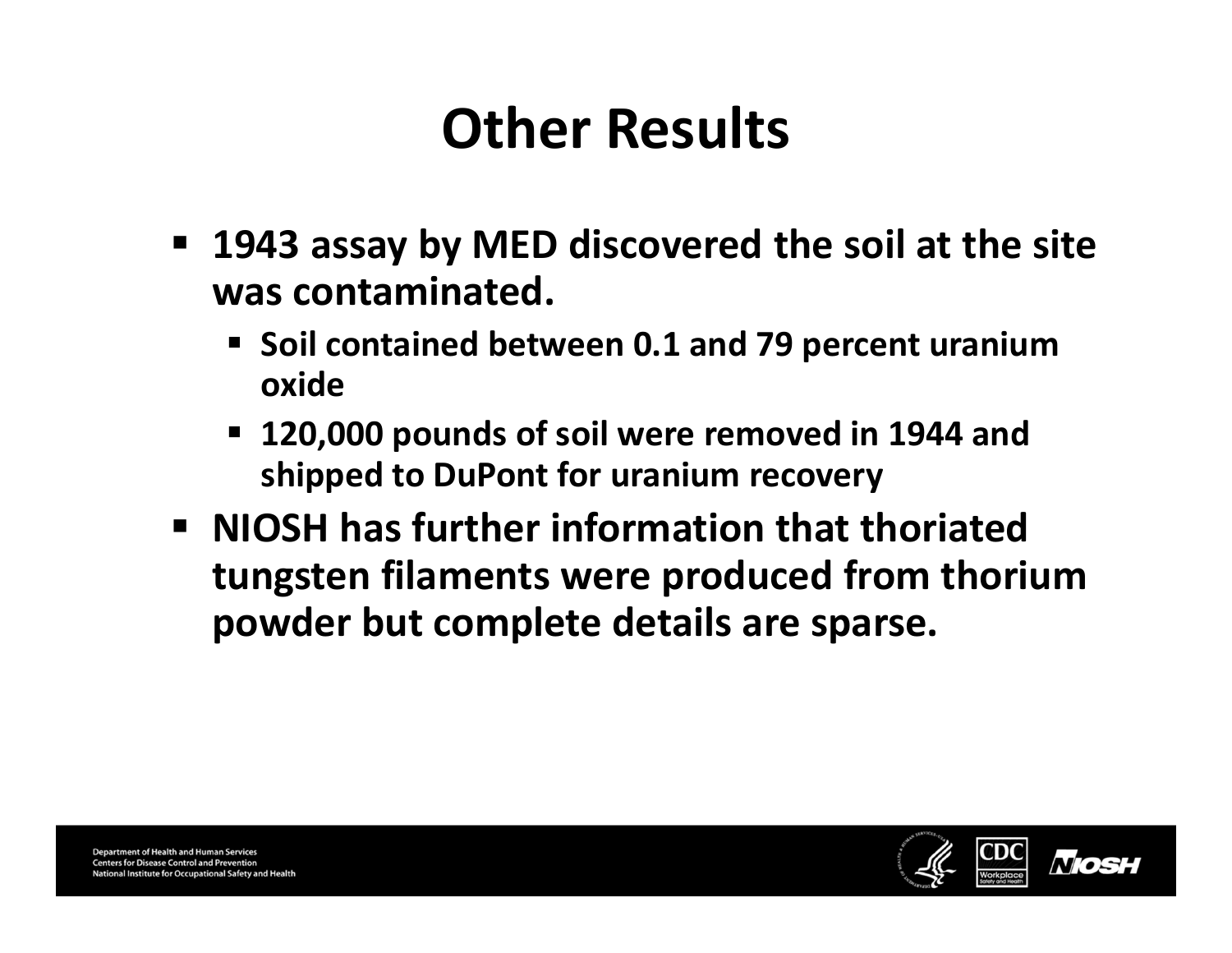# Summary of Monitoring Gaps

- External
	- $\bullet$ No film badge results
	- Limited area monitoring for a complex source term
- • Internal
	- •Virtually no bioassay
	- Very limited air monitoring for single operation
	- • Data for refining completely absent
		- —No TBD-6000 approach approved for these operations
		- —Limitation of TBD-6000 for very hands on operations
	- $\bullet$  No evidence that any monitoring is available for the numerous fires and combustion events
		- —Fires outside the building further broaden the exposure potential for process and non-process workers

**Department of Health and Human Services Centers for Disease Control and Prevention** National Institute for Occupational Safety and Health

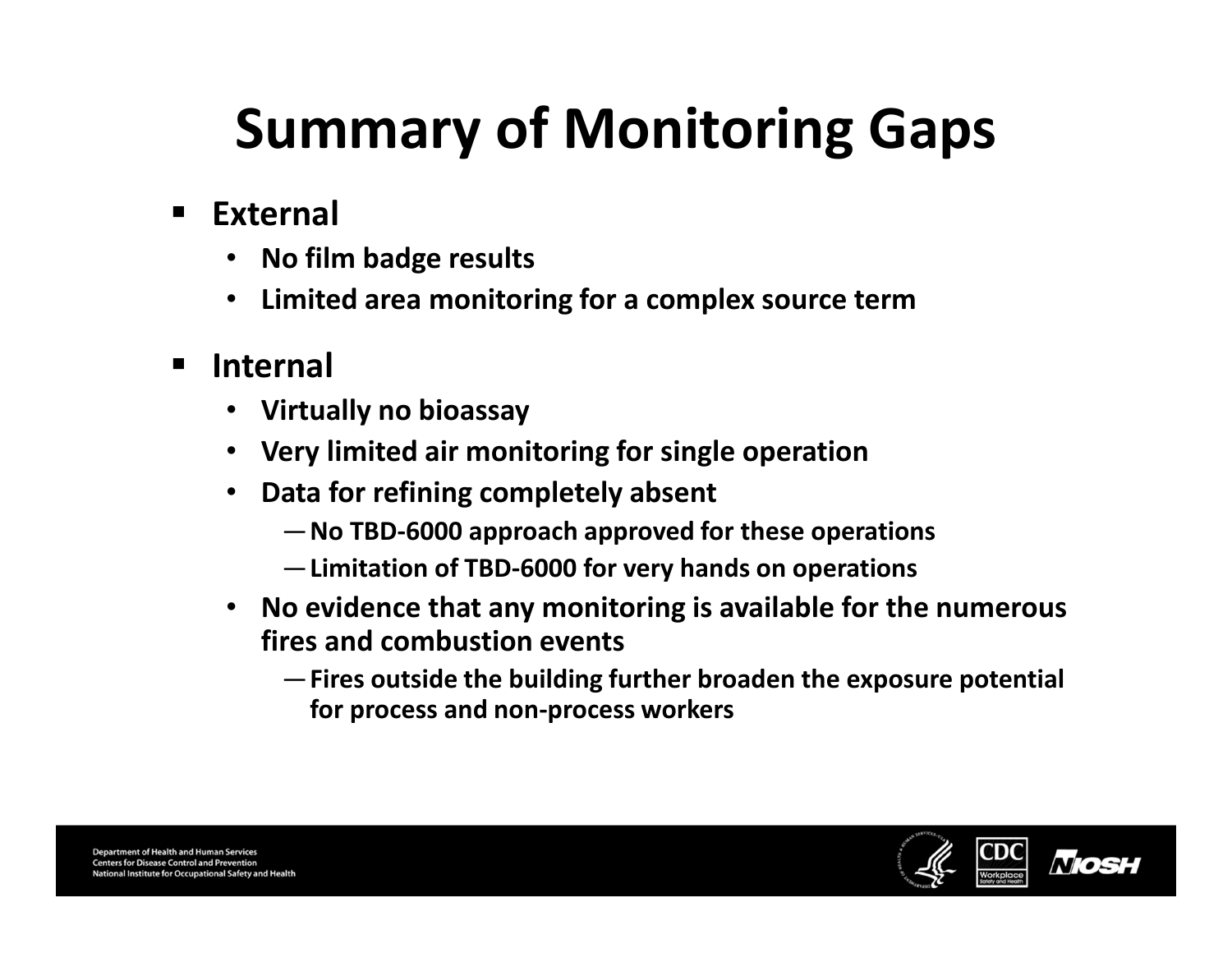## Ventron SEC Petition 198

#### • Why the class?

- Workers were potentially exposed to radium, radon, and uranium who were not monitored nor does a suitable dose reconstruction method exist.
- Decision was based on lack of adequate biological monitoring data, sufficient air monitoring information, and/or sufficient process and radiological source-term data to reconstruct dose with sufficient accuracy.



**Department of Health and Human Services Centers for Disease Control and Prevention** National Institute for Occupational Safety and Health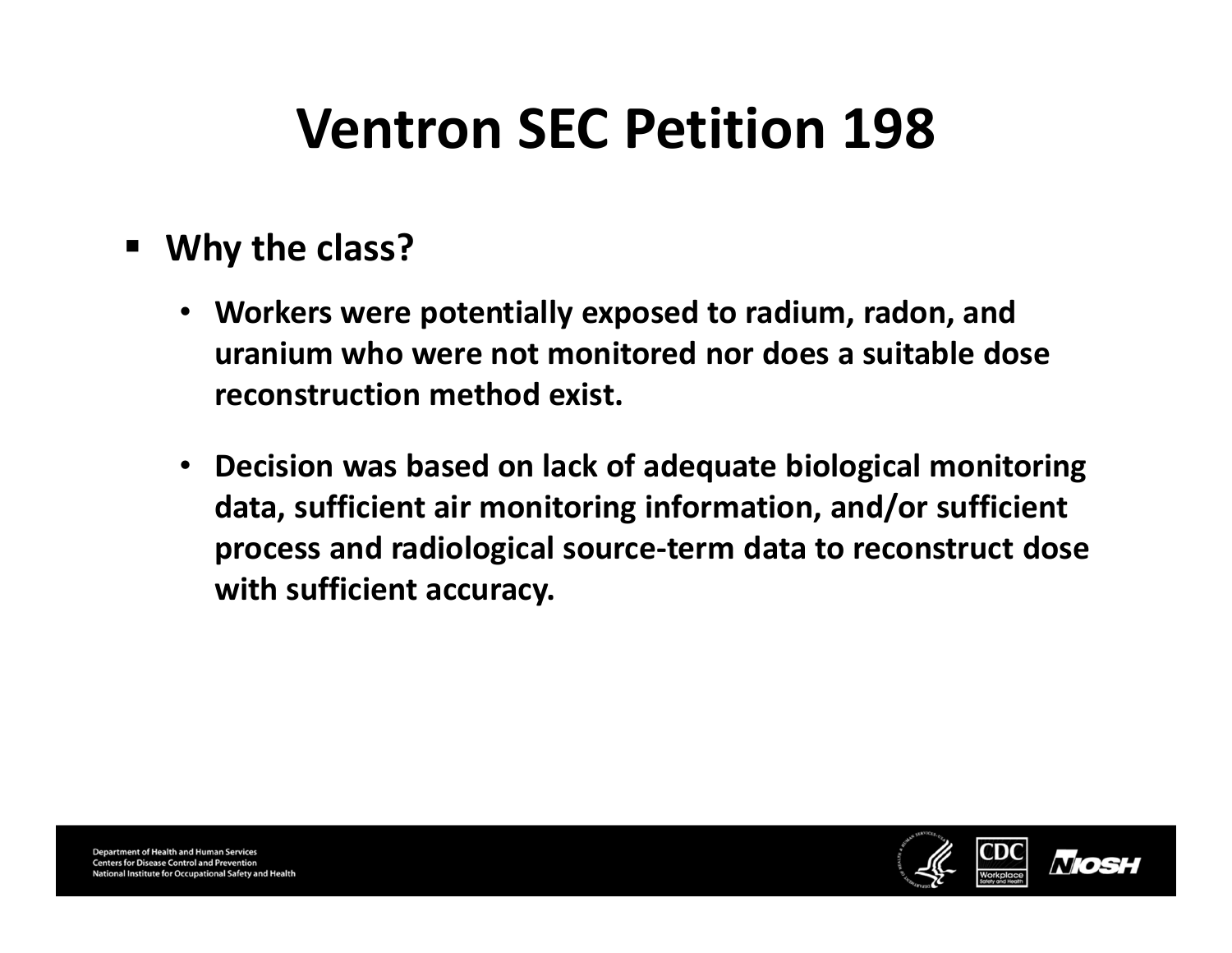#### Ventron SEC Petition 198—cont.

- Why everyone?
	- Based on reports by the AEC and facility layout, the process areas were not isolated from the non-process facilities and airborne dust issues form processes were noted to be extending into non-process areas.

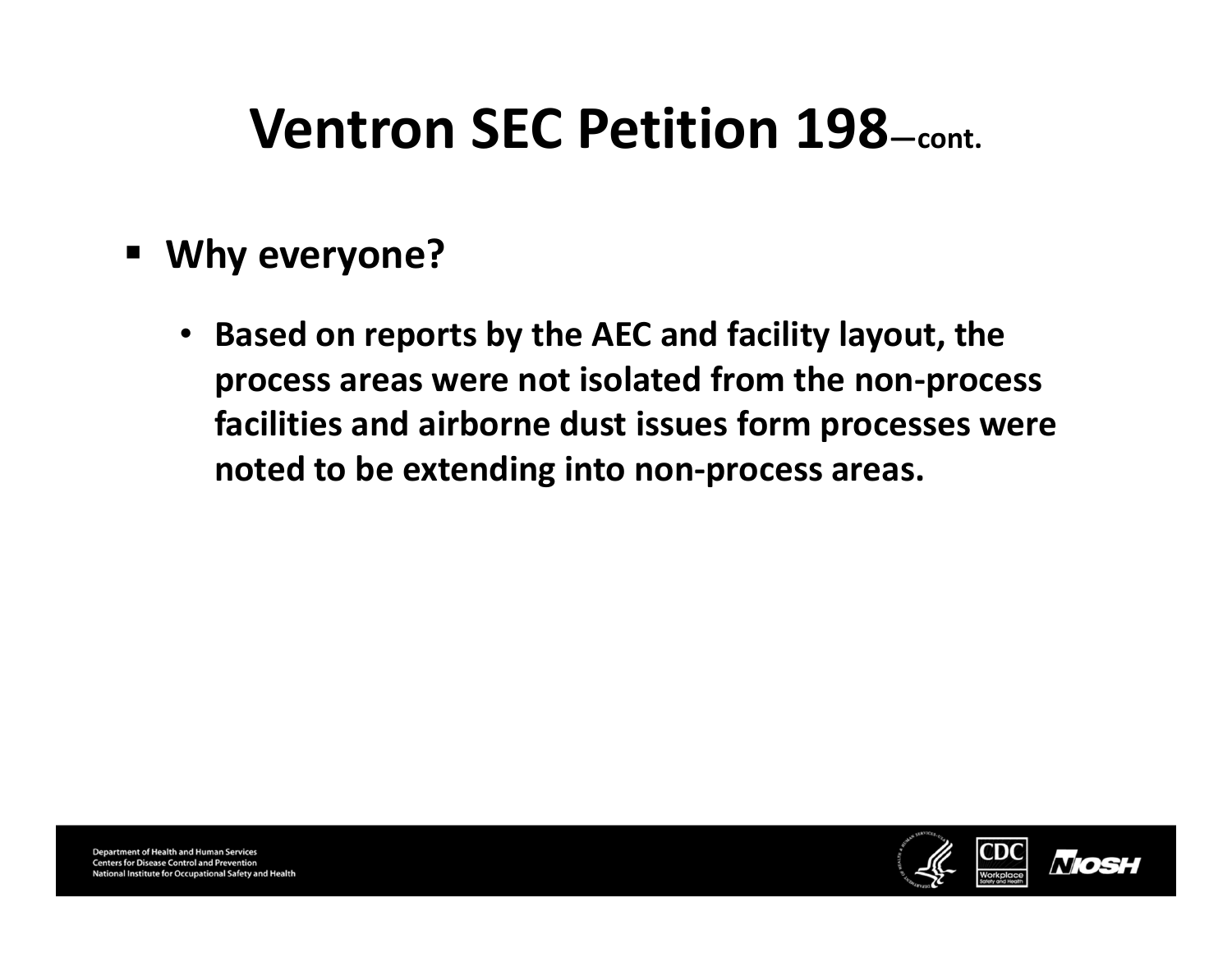### Ventron SEC Petition 198—cont.

#### • What about employees not included in the SEC?

- • NIOSH intends to use any internal and external monitoring data that may become available for an individual claim (and that can be interpreted using existing dose reconstruction processes or procedures). Therefore, dose reconstructions for individuals employed at the Ventron site during the period from November 1, 1942 through December 31, 1948, but who do not qualify for inclusion in the Special Exposure Cohort, may be performed using these data as appropriate.
- Furthermore, NIOSH intends to estimate doses from medical x-rays using information from employee medical records and claimant favorable medical dose reconstruction assumptions and methods.

**Department of Health and Human Services Centers for Disease Control and Prevention** National Institute for Occupational Safety and Health

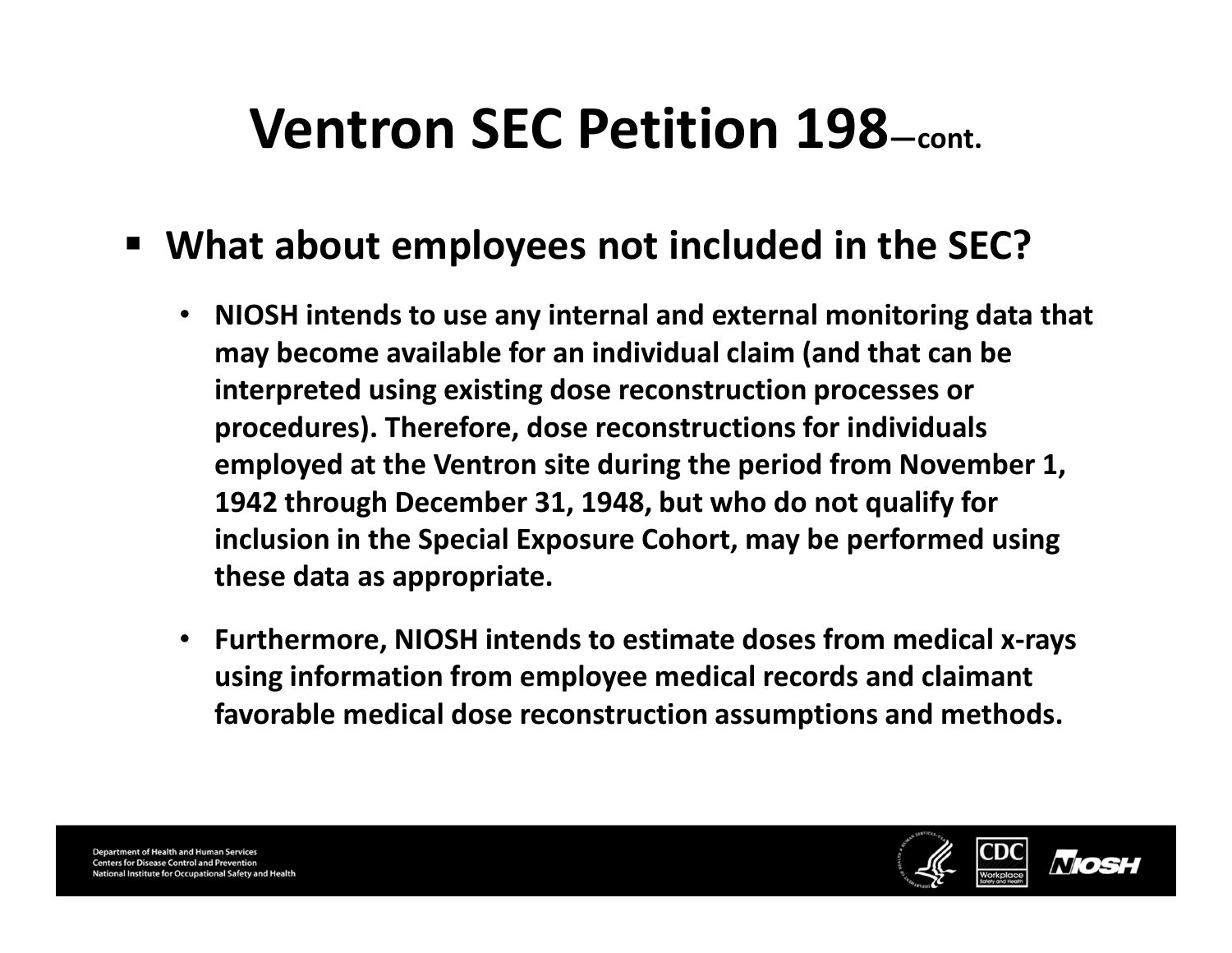### Ventron SEC Petition 198—cont.

- Why stop in 1948?
	- NIOSH has obtained additional contract information during its data capture for Ventron which may support additional covered period. This information has been submitted to the Department of Labor and the Department of Energy. NIOSH will review the post 1948 period upon receiving the response to this new information by the DOL and DOE.

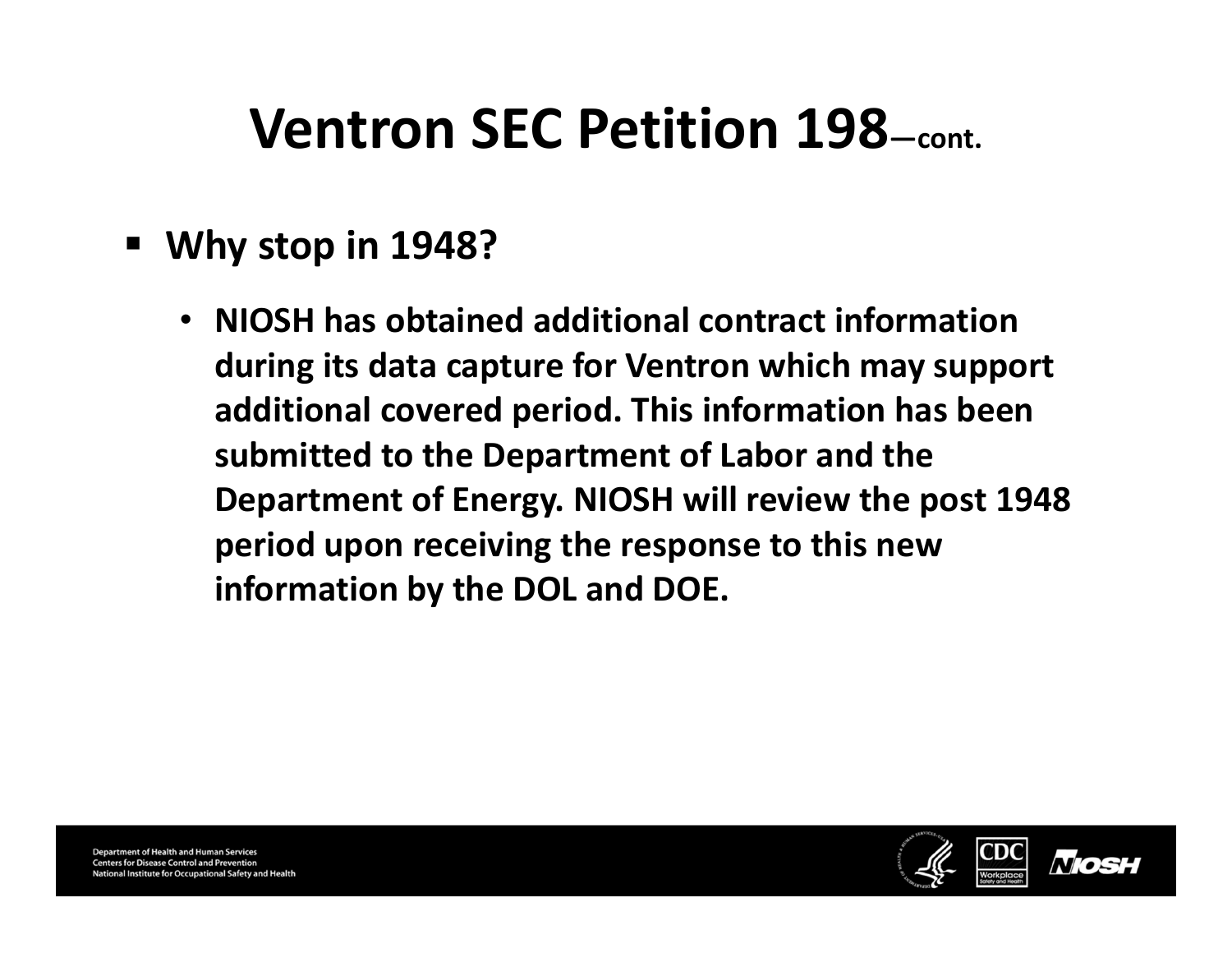## Health Endangerment

- $\blacksquare$  The evidence reviewed in this evaluation indicates that some workers in the class may have accumulated chronic radiation exposures through intakes of radionuclides and direct exposure to radioactive materials.
- Consequently, NIOSH is specifying that health may have been endangered for those workers covered by this evaluation who were employed for a number of work days aggregating at least 250 work days within the parameters established for this class or in combination with work days within the parameters established for one or more other classes of employees in the SEC.

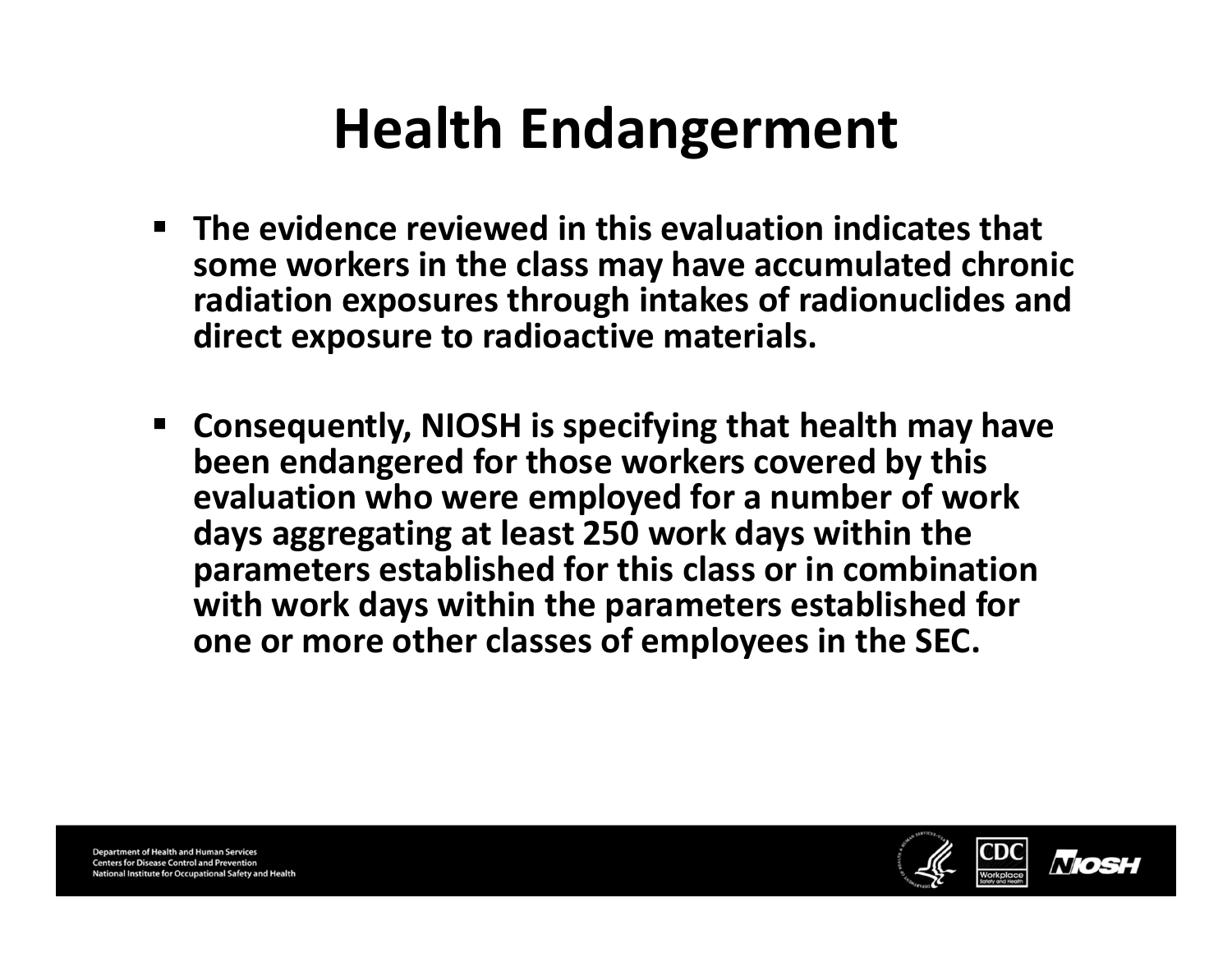### Proposed Class

All Atomic Weapons Employees who worked for the Ventron Corporation at its facility in Beverly, Massachusetts, from November 1, 1942 through December 31, 1948, for a number of work days aggregating at least 250 work days, occurring either solely under this employment or in combination with work days within the parameters established for one or more classes of employees included in the Special Exposure Cohort.